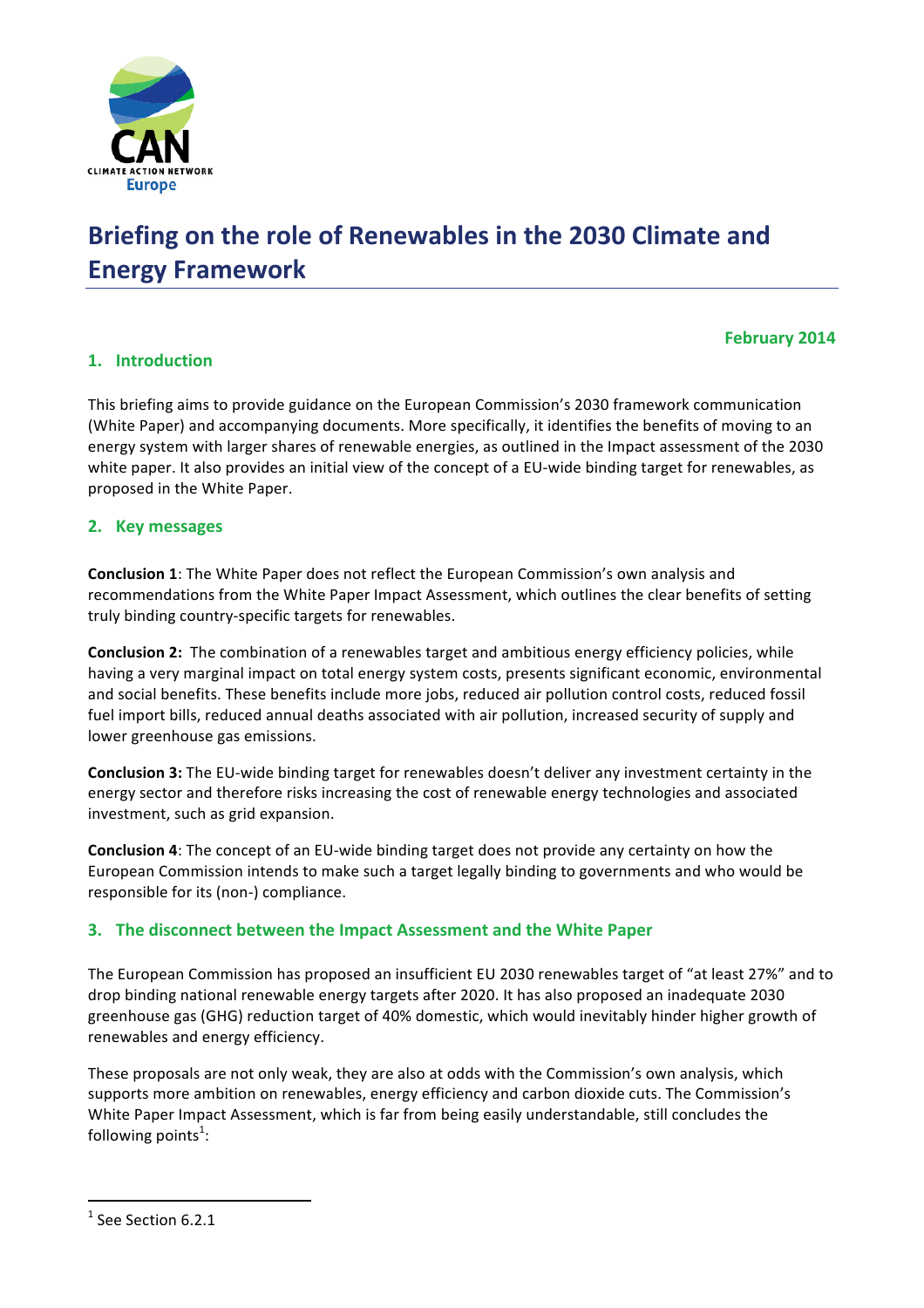

- A single GHG target would have the advantage of reduced complexity of the 2030 framework and *would in principle allow to achieve GHG reductions cost efficiently. Nevertheless, this may risk to not* sufficiently reflect the complexity of energy objectives in a 2030 perspective which in addition to environmental sustainability (including GHG reductions) are competitiveness and security of supply.
- Whatever the policy choice, dedicated energy efficiency and renewables policies, including in the sectors *outside the ETS, will be required to transform the energy system and achieve the GHG reduction efficiently in order to address market failures, imperfect information, and investor certainty; thereby* better ensuring that the necessary investment takes place.
- A single GHG target would in principle treat options for GHG reductions in a non-discriminatory and technology neutral way without preferential treatment of energy efficiency or renewable energy. However, higher efforts geared towards energy efficiency and renewable energy beyond what is needed *to* achieve a GHG target would result in higher benefits relating to e.g. improvements in fuel efficiency, security of supply, reduction of the negative trade balance for fossil fuels, environmental impacts and *health.* For example, a single GHG target without more ambitious RES and energy efficiency targets is *expected to result in lower positive impacts on the EU's negative trade balance (net energy imports) in a* 2030 perspective and beyond. It is also expected to result in lower GDP and employment compared to a *Framework based on more ambitious targets for also renewables and energy efficiency. Macroeconomic benefits associated with the recycling of auctioning revenues into lower labour costs would increase.*

Such conclusions should have translated into a 2030 policy framework proposal with 3 targets, not a single one. A closer look into certain aspects of the impact assessment help to identify and quantify the benefits of renewables and energy efficiency. Such benefits are presented in Annex 1 of this document.

# **4.** The future outlook for an EU-wide target for renewables

The Commission's white paper builds on the concept of an EU-wide binding target for renewables. Such a target would be implemented through a new governance structure, requiring Member States to develop non-binding national decarbonisation roadmaps that would include, among other things, their plans for renewable energy investments. There is thus far no clarity on how enforcement of the EU-wide binding target would take place.

CAN Europe cannot see any benefit of moving to such an approach. As experience has shown with the failure of the energy efficiency target in the EU's 2020 climate & energy package, binding national targets are much more effective for achieving a desired goal.

The strongest benefit of national binding targets is the long-term investment framework and stability that it provides to both industry and investors. National binding targets result in regulatory conditions that help develop the sector, attract private and public investments and contribute to reduce the technology cost through economies of scale. Such regulatory certainty helps reduce capital costs as investment risk reduces significantly. 

One of the main incentives for the European Commission to propose a 2030 framework in early 2014 was the need to provide industry with a long-term investment signal, especially in the power sector. But the current proposal lacks clarity about the long-term energy mix, limiting renewable energy's role in Europe's energy system to be limited to a mere 27%. It therefore sends the opposite signal to the renewable energy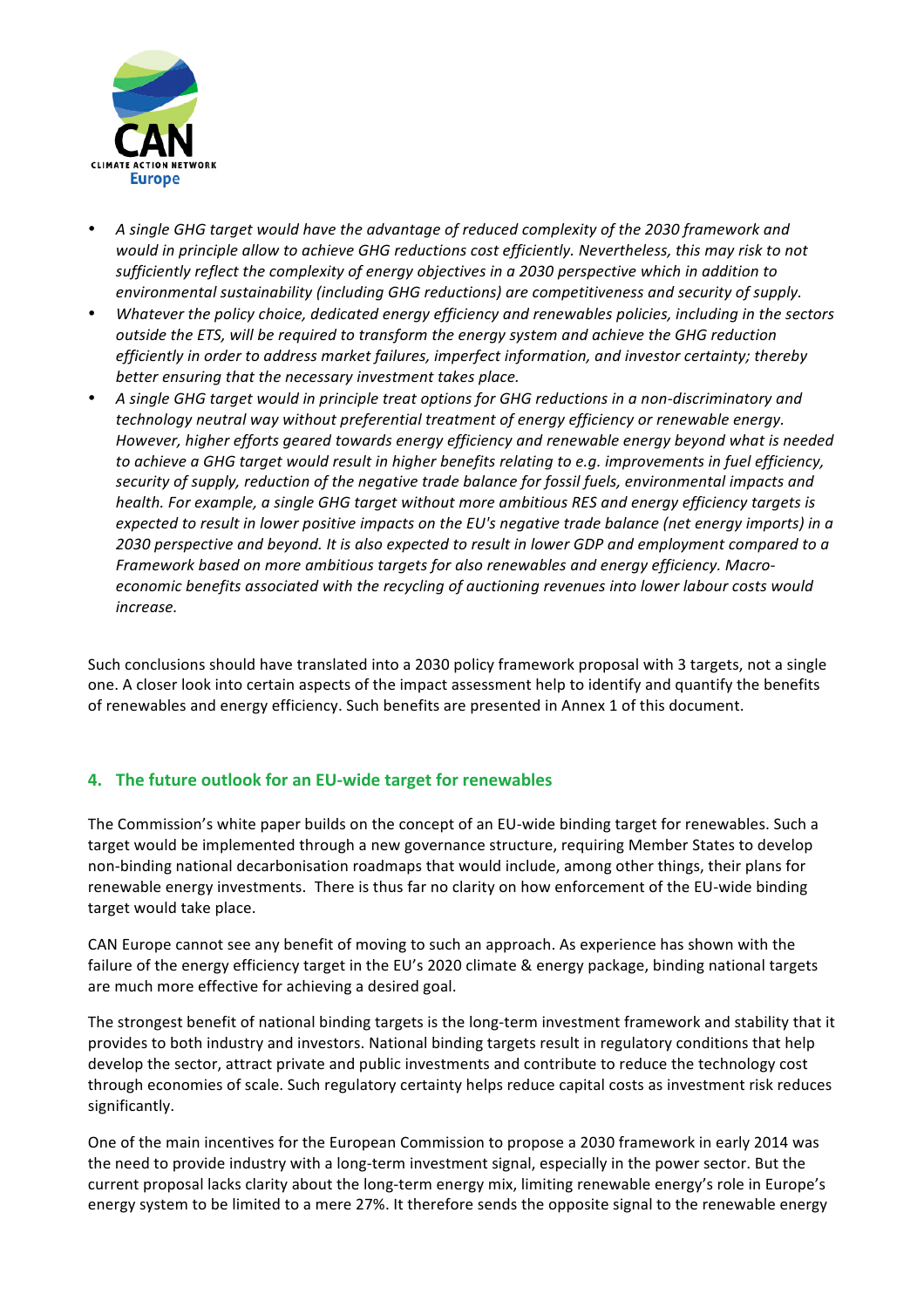

industry, letting them know they will have to move to other markets outside the EU.

Another key challenge is the planning of the electricity grid. Long-term national targets help identify the most effective grid configurations to allow renewables to integrate into the European Energy market. The lack of such targets, or at least the lack of certainty, would result in a lower understanding of future needs, thus slowing down the integration of renewables into the system.

From a legal point of view, it is unclear how the European Commission plans to proceed with the new governance structure. It is unclear who will be liable for compliance with the binding target, or how the European Commission would intervene in case the non-binding national plans do not add up to at least 27%. 

# Annex 1. The benefits of a higher share of renewable energy

The following sections identify important messages from the Commission's White Paper Impact Assessment that are worth noting.

## **Raising renewables targets would have minimal economic impact**

The EC concludes: "It is noteworthy that adding a 30% renewables target to a scenario with GHG emissions *reduction of 40% if combined with ambitious energy efficiency policies has a very marginal impact on total energy system costs" (page 130 and table 14)*

The system cost for a scenario with a -40% GHG target only would represent 14.57% of EU GDP in 2030. For a scenario with -30% or -35% renewables share, the total system cost would be 14.56% and 14.87% of GDP, respectively. Indeed, these figures demonstrate that the increased cost associated with an increased share of renewables would be very marginal, especially when other benefits are factored in.

#### **A renewables target creates more jobs**

The EC concludes: "The benefits from additional RES targets in terms of local employment as well as *domestic investment expenditure rather than outflows of income for fossil fuel imports have a positive growth* and further employment effects with only limited additional energy system costs. In addition, there are *important interactions between the two areas, with higher energy efficiency resulting in lower energy consumption, which directly impacts the share of renewables (which is measured as a percentage of final* energy consumption). Strong energy efficiency measures can therefore themselves contribute to increased *shares of renewables because of reduced need for additional new renewables development".* (page 75)

The European Commission has used two models in the Impact assessment to estimate job creation in 2030. The results are quite divergent, since many assumptions are being made in each case. From table 21 and 21, we can conclude that by setting a renewables target for 2030 and making more efforts into energy efficiency, net employment could increase from 300,000 to 1,250,000 jobs, as compared to the reference scenario. One of the models shows that, with a 30% renewable target, the EU would create about 550,000 more jobs than with a single GHG target (table 21).

#### **More ambition and a renewables target lead to higher fossil fuel import savings**

The addition of a renewable energy target and energy efficiency measures leads to higher fossil fuel import savings every year compared to a scenario with a single GHG target. Table 12 presents annual savings on